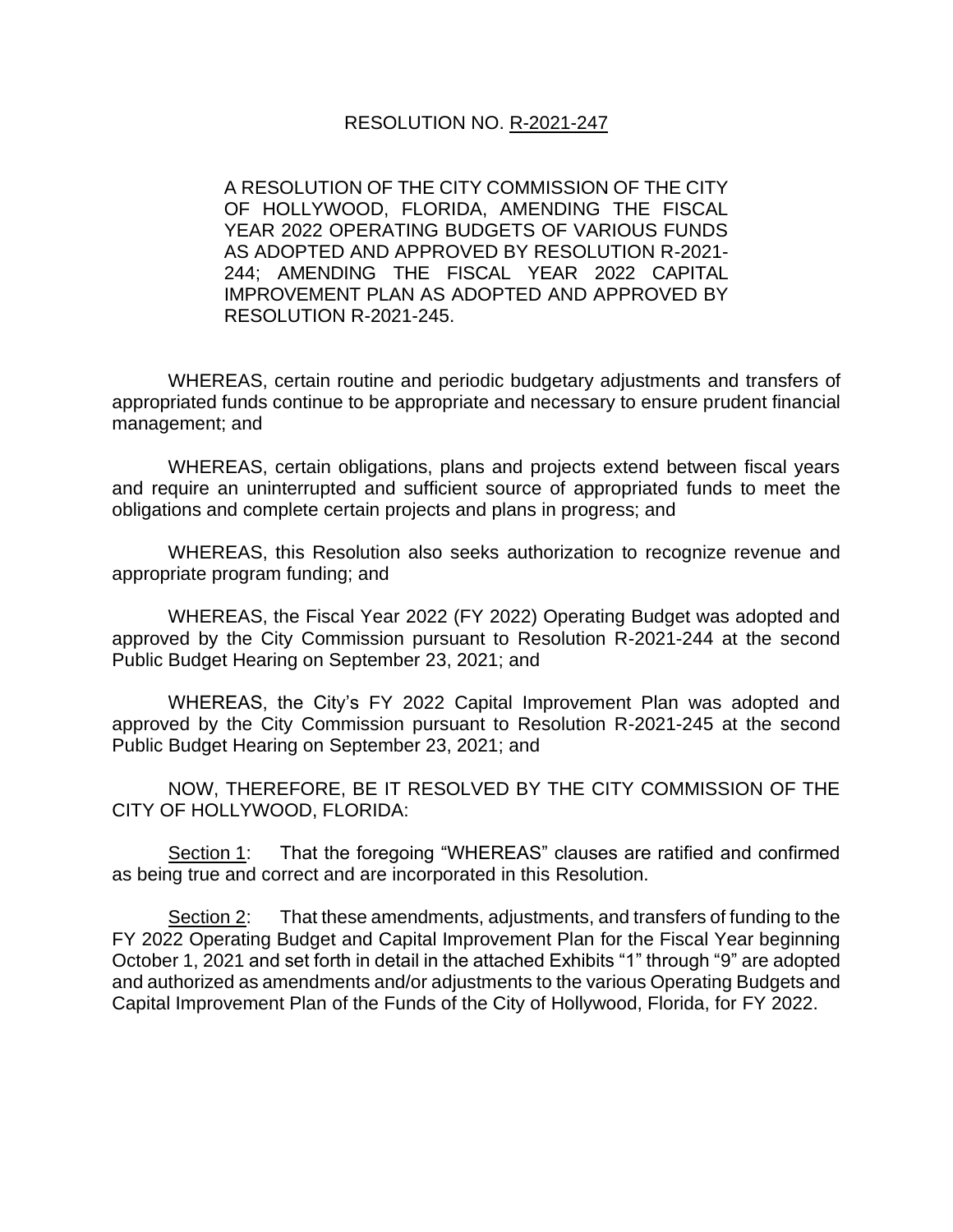A RESOLUTION OF THE CITY COMMISSION OF THE CITY OF HOLLYWOOD, FLORIDA, AMENDING THE FISCAL YEAR 2022 OPERATING BUDGETS OF VARIOUS FUNDS AS ADOPTED AND APPROVED BY RESOLUTION R-2021-244; AMENDING THE FISCAL YEAR 2022 CAPITAL IMPROVEMENT PLAN AS ADOPTED AND APPROVED BY RESOLUTION R-2021-245.

Section 3: That the Department of Financial Services is authorized to establish such line item accounts as may be necessary to properly monitor and track the appropriations.

Section 4: That this Resolution shall be in full force and effect immediately upon its passage and adoption.

PASSED AND ADOPTED this 6th day of October, 2021.

 $\frac{1}{2}$  ,  $\frac{1}{2}$  ,  $\frac{1}{2}$  ,  $\frac{1}{2}$  ,  $\frac{1}{2}$  ,  $\frac{1}{2}$  ,  $\frac{1}{2}$  ,  $\frac{1}{2}$  ,  $\frac{1}{2}$  ,  $\frac{1}{2}$  ,  $\frac{1}{2}$  ,  $\frac{1}{2}$  ,  $\frac{1}{2}$  ,  $\frac{1}{2}$  ,  $\frac{1}{2}$  ,  $\frac{1}{2}$  ,  $\frac{1}{2}$  ,  $\frac{1}{2}$  ,  $\frac{1$ JOSH LEVY, MAYOR

ATTEST:

\_\_\_\_\_\_\_\_\_\_\_\_\_\_\_\_\_\_\_\_\_\_\_\_\_\_\_\_\_\_\_\_\_\_ PATRICIA A. CERNY, MMC CITY CLERK

APPROVED AS TO FORM AND LEGAL SUFFICIENCY for the use and reliance of the City of Hollywood, Florida, only.

\_\_\_\_\_\_\_\_\_\_\_\_\_\_\_\_\_\_\_\_\_\_\_\_\_\_\_\_\_\_\_\_\_\_ DOUGLAS R. GONZALES CITY ATTORNEY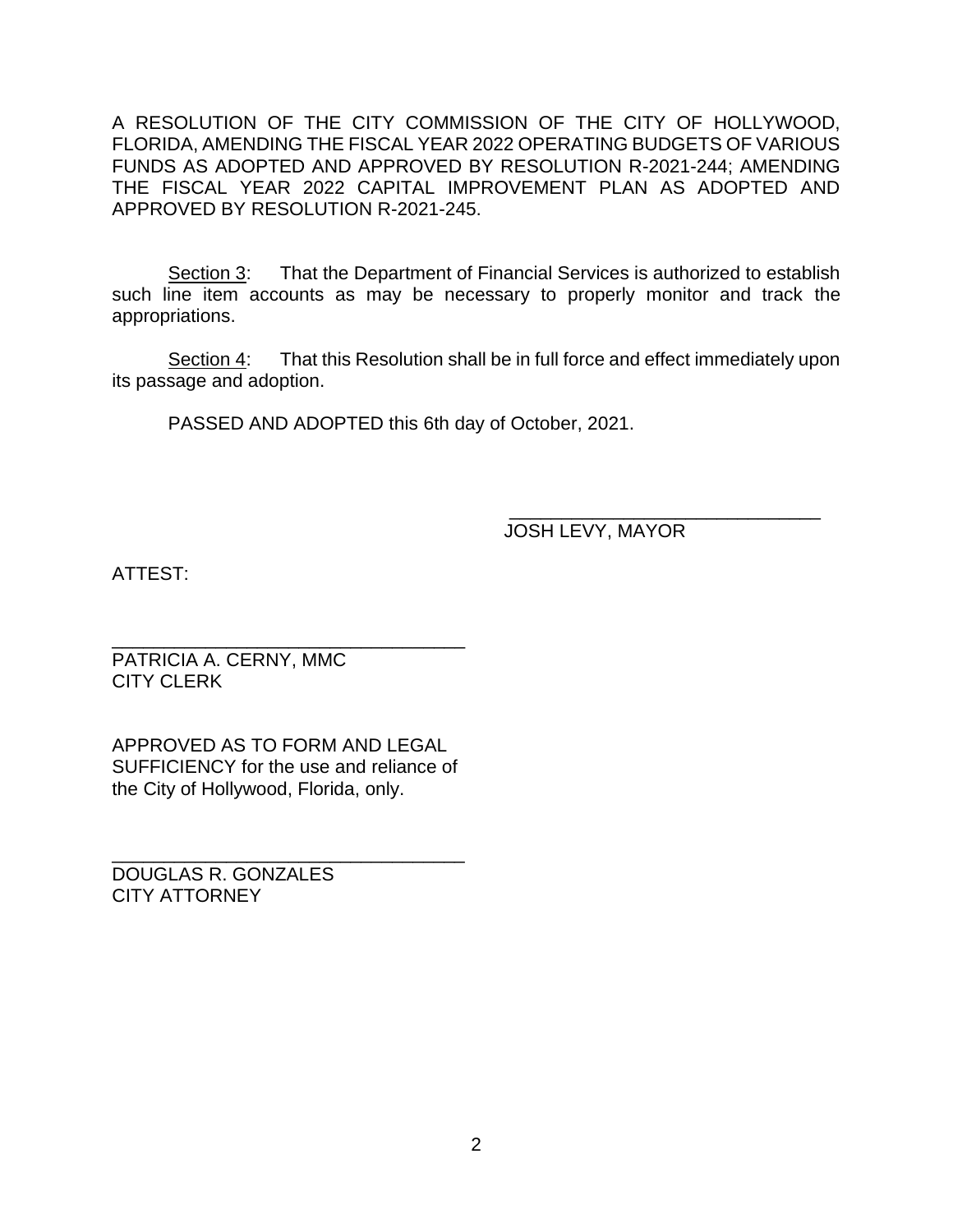# **Exhibit 1: Budget Amendments General Fund**

This item recognizes anticipated revenue and allocates it for various capital needs

| <b>Revenue:</b>                                                                         |                                        |               |
|-----------------------------------------------------------------------------------------|----------------------------------------|---------------|
| <b>Description</b>                                                                      | <b>Account Number</b>                  | Amount        |
| <b>Margaritaville Transaction Rent</b>                                                  | TBD                                    | 1,391,368     |
| <b>Expenditures:</b>                                                                    |                                        |               |
| <b>Description</b>                                                                      | <b>Account Number</b>                  | <b>Amount</b> |
| Transfer to Major Equipment Replacement Fund                                            | 001.190102.58100.591102.000000.000.000 | 230,000       |
| <b>Transfer to General Capital Outlay</b>                                               | 001.190102.58100.591390.000000.000.000 | 1,161,368     |
| Subtotal                                                                                |                                        | 1,391,368     |
|                                                                                         |                                        |               |
| This item transfers available funds and reallocates them for various operational needs. |                                        |               |

| <b>Transfer From:</b>                    |                                        |         |
|------------------------------------------|----------------------------------------|---------|
| <b>Description</b>                       | <b>Account Number</b>                  | Amount  |
| <b>Transfer to Central Services Fund</b> | 001.190102.58100.591800.000000.000.000 | 455,000 |
| Subtotal                                 |                                        | 455,000 |
| <b>Transfer To:</b>                      |                                        |         |
| <b>Description</b>                       | <b>Account Number</b>                  | Amount  |
| Seawall repair                           | TBD                                    | 95,000  |
| <b>Consulting Services</b>               | 001.140202.51500.531300.000000.000.000 | 100,000 |
| <b>Bunker Gear</b>                       | 001.215101.52200.552160.000000.000.000 | 40,000  |
| Advertising                              | 001.112002.51300.549720.000000.000.000 | 20,000  |
| Contingency                              | 001.190104.51900.559010.000000.000.000 | 200,000 |
| Subtotal                                 |                                        | 455,000 |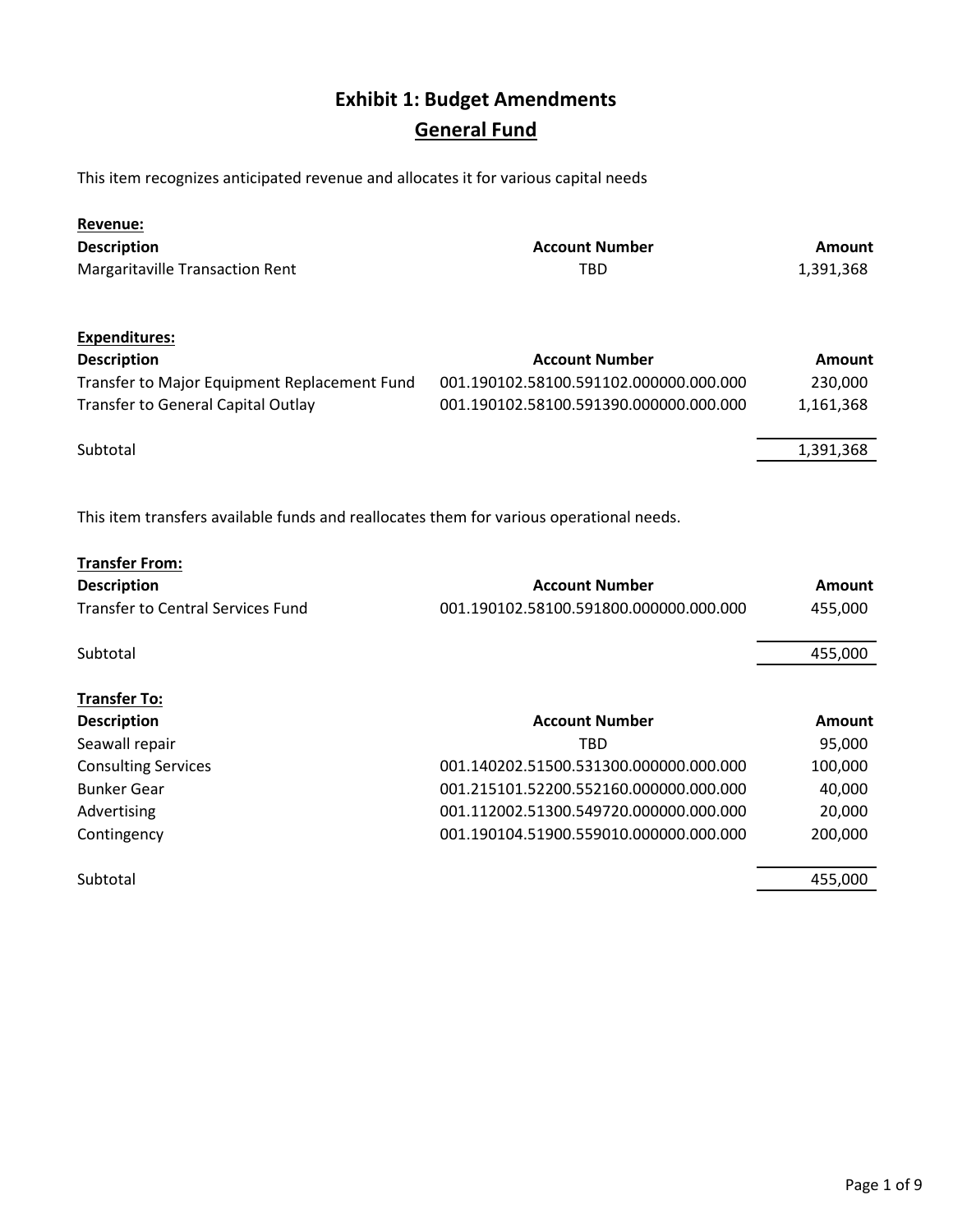## **Exhibit 2: Budget Amendments Special Revenue Fund**

This item recognizes revenues collected in excess of the budget during FY 2021, and allocates them for operational needs.

| Revenue:                           |                                        |        |
|------------------------------------|----------------------------------------|--------|
| <b>Description</b>                 | <b>Account Number</b>                  | Amount |
| Fund Balance - Beach Safety Events | 111.190106.30010.300110.000000.000.000 | 18,340 |
| Expenditure:                       |                                        |        |
| <b>Description</b>                 | <b>Account Number</b>                  | Amount |
| <b>Operating Supplies</b>          | 111.215102.57200.552010.001089.000.000 | 18.340 |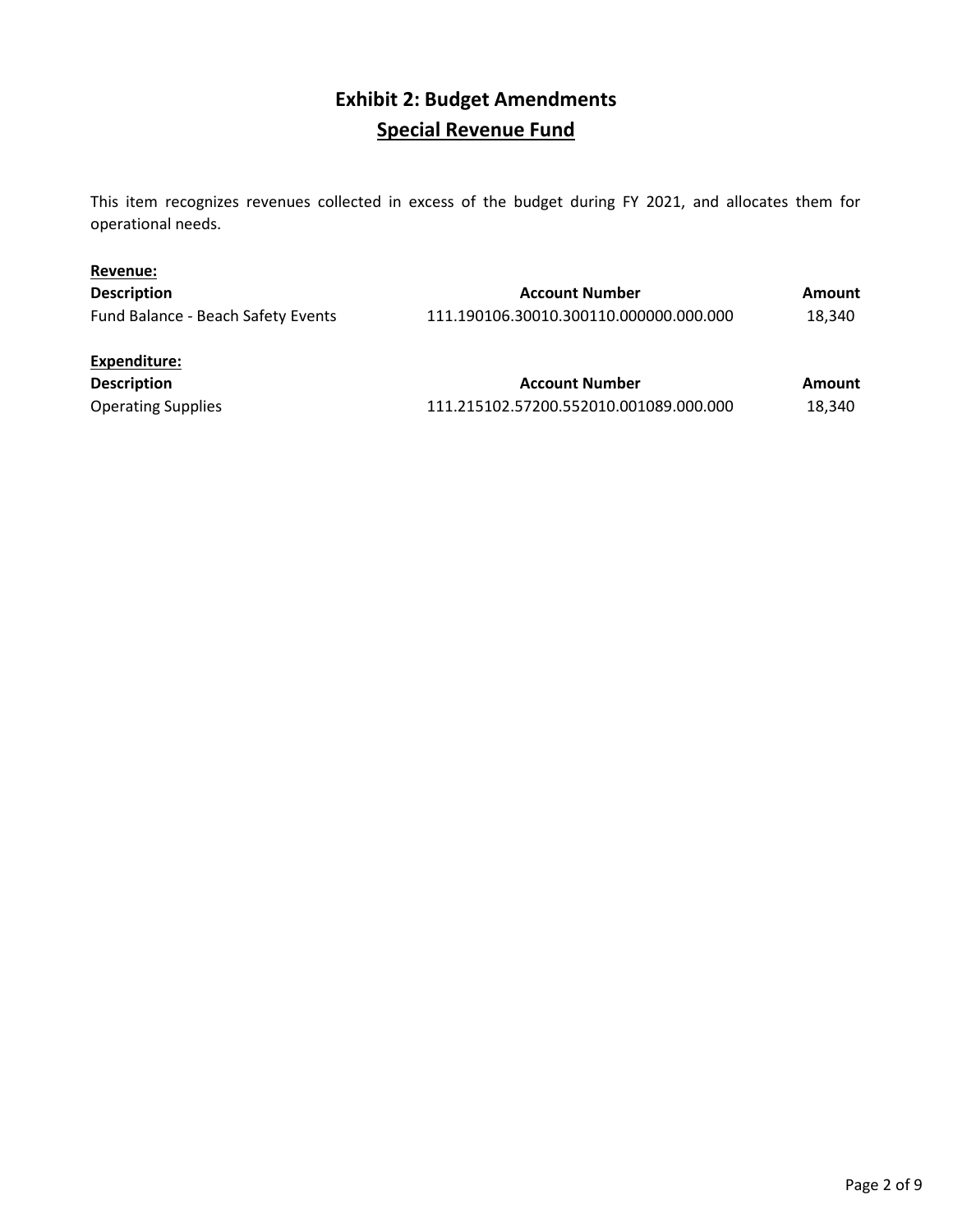# **Exhibit 3: Budget Amendments Debt Service Fund**

This item recognizes funds for the payment of debt service expenses

| Revenue:                                      |                                        |               |
|-----------------------------------------------|----------------------------------------|---------------|
| <b>Description</b>                            | <b>Account Number</b>                  | Amount        |
| Transfer in from - Central Services Fund      | 223.190103.38100.381028.000000.000.000 | 613,879       |
| Expenditure:                                  |                                        |               |
| <b>Description</b>                            | <b>Account Number</b>                  | <b>Amount</b> |
| Prin - Capital Improvement Bond, Series 2020A | 223.190103.51700.574721.000000.000.000 | 505,185       |
| Int - Capital Improvement Bond, Series 2020A  | 223.190103.51700.575721.000000.000.000 | 108,694       |
|                                               |                                        |               |
| Subtotal                                      |                                        | 613.879       |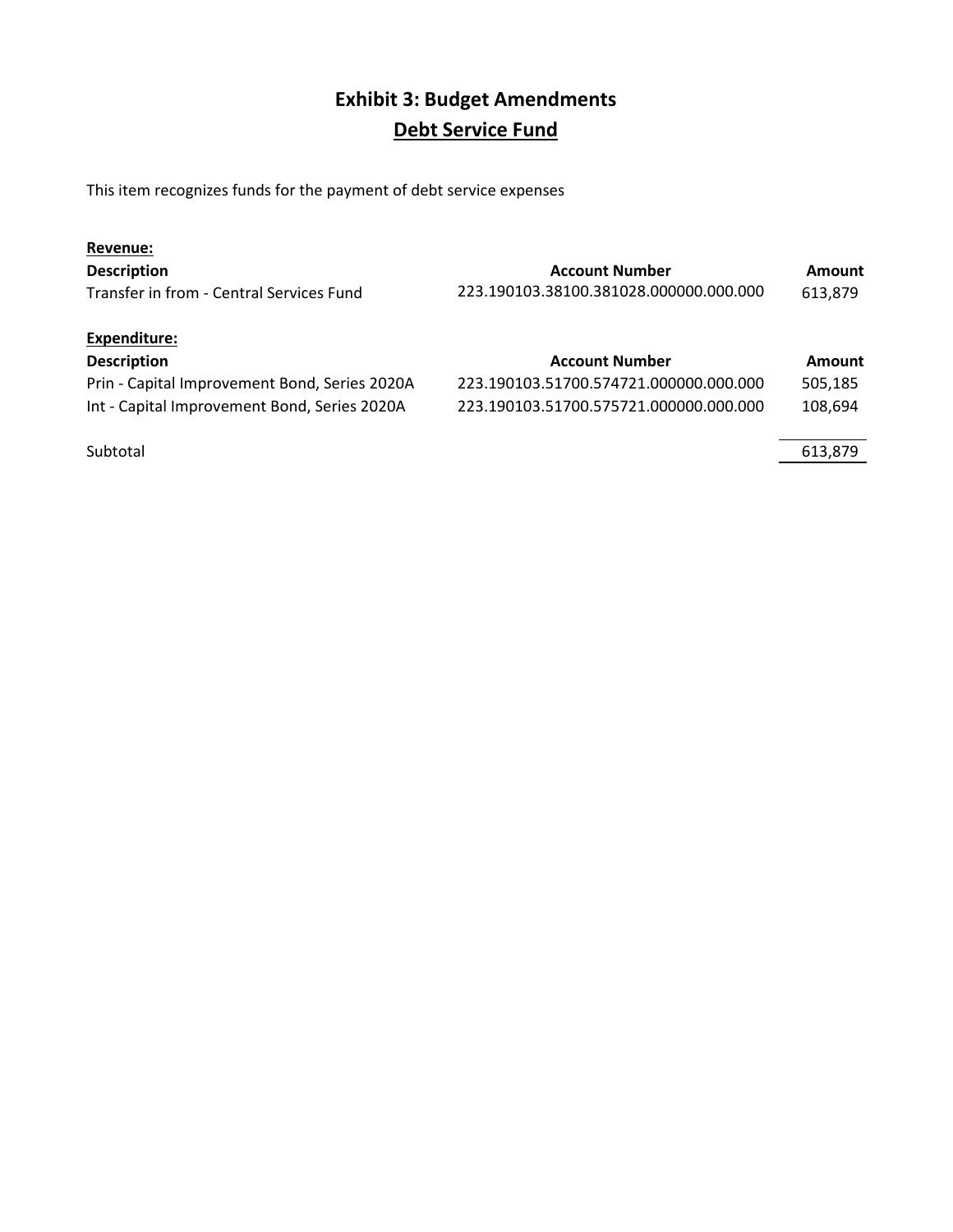# **Exhibit 4: Budget and Capital Amendments Park Impact Fee Fund**

This item recognizes and allocates Park Impact fee revenue to eligible projects

| Revenue:                    |                                        |         |
|-----------------------------|----------------------------------------|---------|
| <b>Description</b>          | <b>Account Number</b>                  | Amount  |
| Park Impact Fees            | 301.309902.32400.324310.000000.000.000 | 150,000 |
| Expenditure:                |                                        |         |
| <b>Description</b>          | <b>Account Number</b>                  | Amount  |
| Park Road Tree Mitigation   | TBD                                    | 111,000 |
| 14th Avenue Tree Mitigation | <b>TBD</b>                             | 39,000  |
| Subtotal                    |                                        | 150,000 |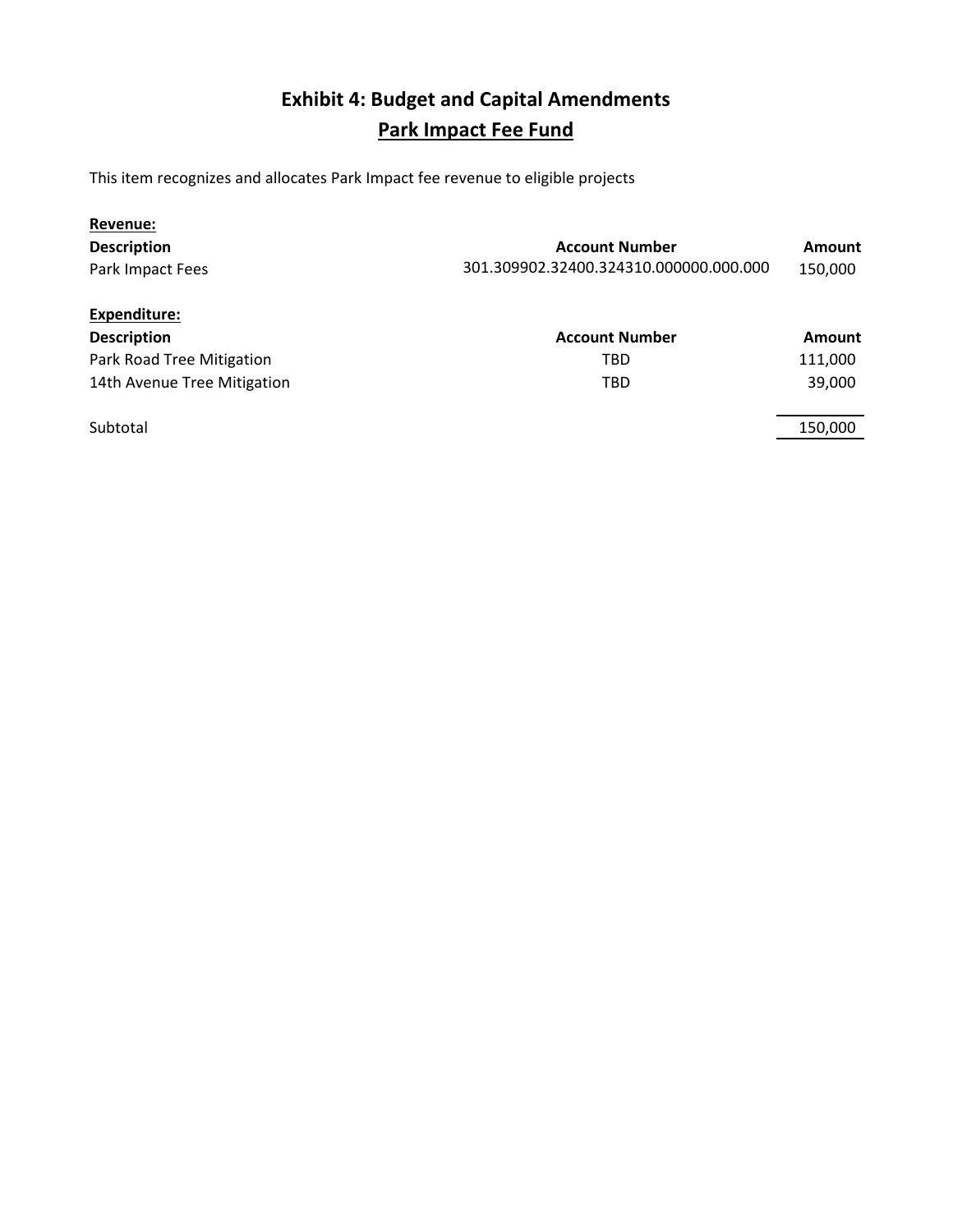### **Exhibit 5: Budget and Capital Amendments GOB Capital Projects Fund**

This item recognizes GOB interest income earned in FY 2021 and allocates it to the former Sunset Golf Course and GOB project management costs.

| Revenue:                       |                                        |         |
|--------------------------------|----------------------------------------|---------|
| <b>Description</b>             | <b>Account Number</b>                  | Amount  |
| Fund Balance - Interest Income | 333.190106.30010.300110.000000.000.000 | 625.000 |

| Expenditure:              |                                        |         |
|---------------------------|----------------------------------------|---------|
| <b>Description</b>        | <b>Account Number</b>                  | Amount  |
| Former Sunset Golf Course | 333.309901.57200.563010.001193.000.000 | 170.000 |
| DCM Chargeback            | TBD                                    | 455.000 |

625,000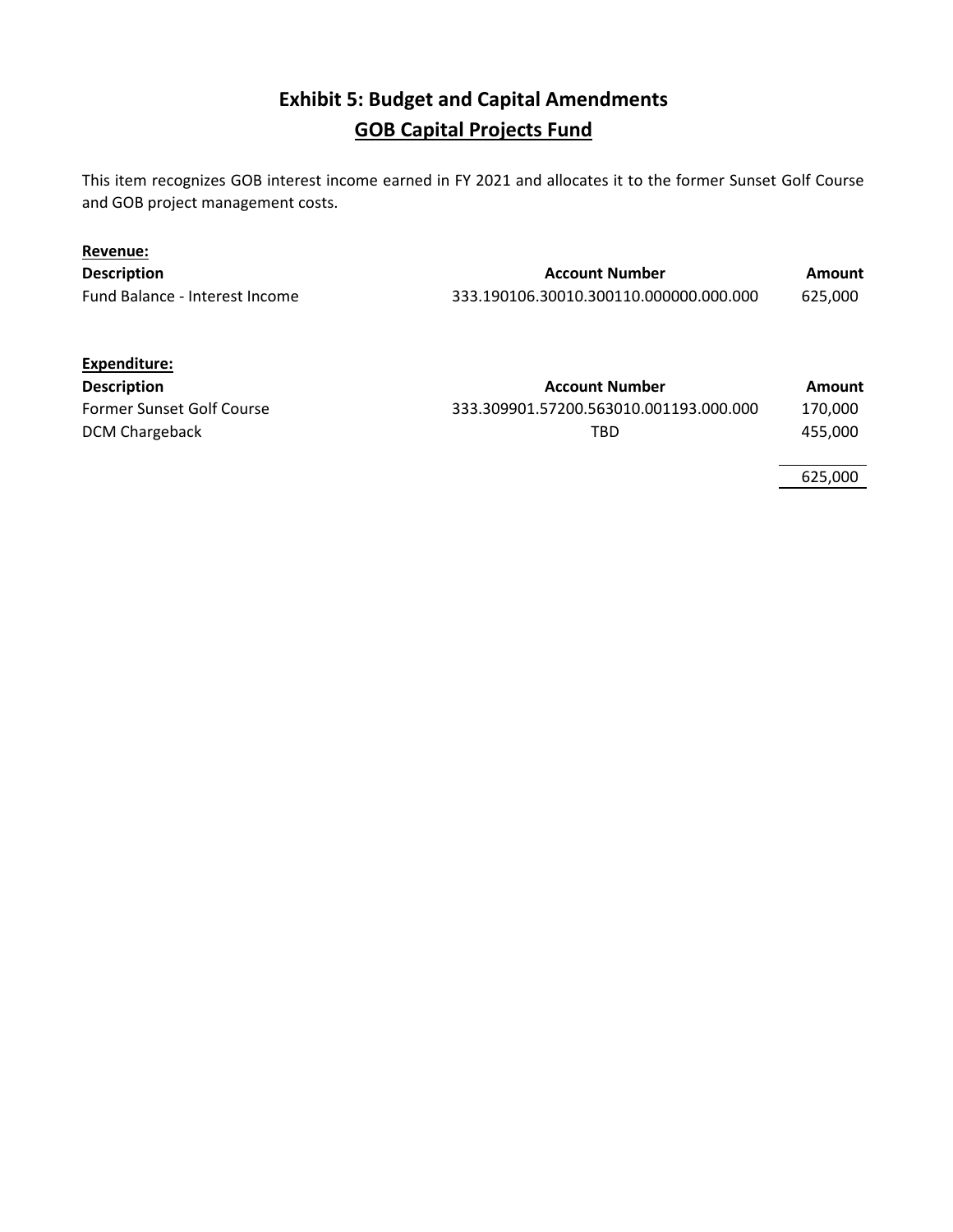### **Exhibit 6: Budget and Capital Amendments General Capital Outlay Fund**

This item reallocates or combines available funds for similar capital projects.

| <b>Transfer From:</b>                |                                        |         |
|--------------------------------------|----------------------------------------|---------|
| <b>Description</b>                   | <b>Account Number</b>                  | Amount  |
| <b>Small Capital Projects</b>        | 334.120401.51900.563010.000211.000.000 | 343,905 |
| Roof Replace Program R09306          | 334.509901.51900.563020.000181.000.000 | 525     |
| Roof Replace Program R16194          | 334.509901.51900.563020.000198.000.000 | 3,709   |
| Roof Replace R16194                  | 334.509901.51900.563010.000200.000.000 | 9,508   |
| Roof Replace R17-289                 | 334.509901.51900.563020.000208.000.000 | 8,609   |
| Roof Replacement - Public Works      | 334.509901.51900.563010.001148.000.000 | 59,799  |
| City Hall Chiller Replace R16194     | 334.509901.51900.563010.000199.000.000 | 52,253  |
| HVAC Replace R17289                  | 334.509901.51900.563010.000210.000.000 | 1,126   |
| HVAC Repairs and Replacement - FY 19 | 334.509901.51900.563010.001175.000.000 | 34,100  |
| Subtotal                             |                                        | 513,533 |
|                                      |                                        |         |

| <b>Expenditure:</b>                         |                                        |         |
|---------------------------------------------|----------------------------------------|---------|
| <b>Description</b>                          | <b>Account Number</b>                  | Amount  |
| David Park Tennis Center - roof replacement | TBD                                    | 500,000 |
| <b>HVAC Replacement and Repair Projects</b> | 334.509901.51900.563010.001267.000.000 | 13.533  |
| Subtotal                                    |                                        | 513,533 |

This item recognizes and allocated funding for various capital projects

| Revenue:                                |                                        |           |
|-----------------------------------------|----------------------------------------|-----------|
| <b>Description</b>                      | <b>Account Number</b>                  | Amount    |
| Transfer in from - General Fund - Other | 334.190107.38100.381016.000000.000.000 | 1,161,368 |
| <b>Expenditures:</b>                    |                                        |           |
| <b>Description</b>                      | <b>Account Number</b>                  | Amount    |
| MPO -14th Ave Bike & Pedestrian         | 334.149901.54100.563010.001271.000.000 | 161,400   |
| MPO -56th, 62nd and 64th Ave Bike Lanes | 334.149901.54100.563010.001272.000.000 | 574,968   |
| Pothole machine                         | <b>TBD</b>                             | 425,000   |
| Subtotal                                |                                        | 1,161,368 |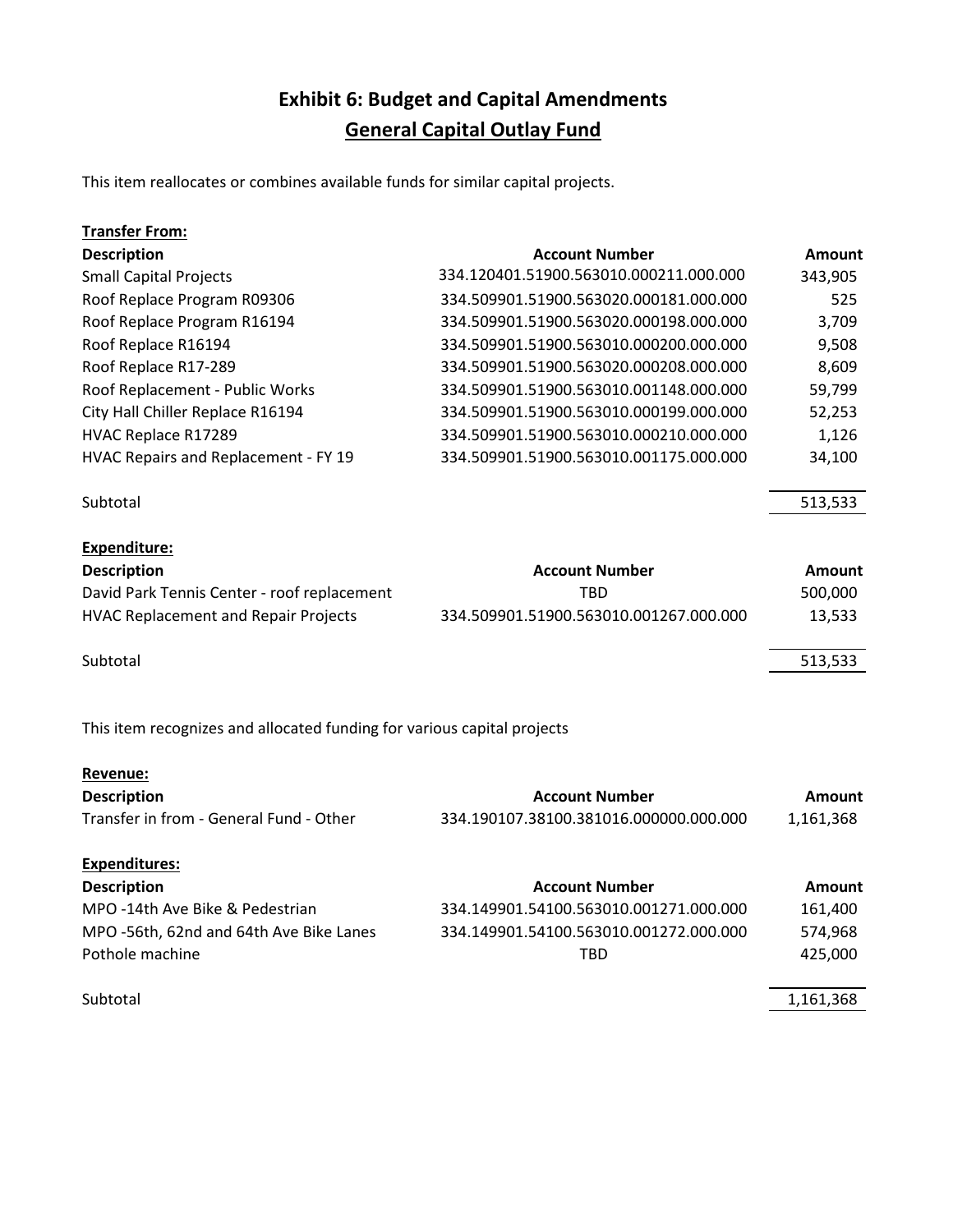# **Exhibit 7: Budget and Capital Amendments Major Equipment Replacement Fund**

This item reallocates available funds from closed or delayed capital projects.

| Revenue:                          |                                        |         |
|-----------------------------------|----------------------------------------|---------|
| <b>Description</b>                | <b>Account Number</b>                  | Amount  |
| <b>Transfer from General Fund</b> | 335.190107.38100.381016.000000.000.000 | 230,000 |

| Expenditure:                  |                       |         |
|-------------------------------|-----------------------|---------|
| <b>Description</b>            | <b>Account Number</b> | Amount  |
| City Hall Chiller Replacement | TBD                   | 230,000 |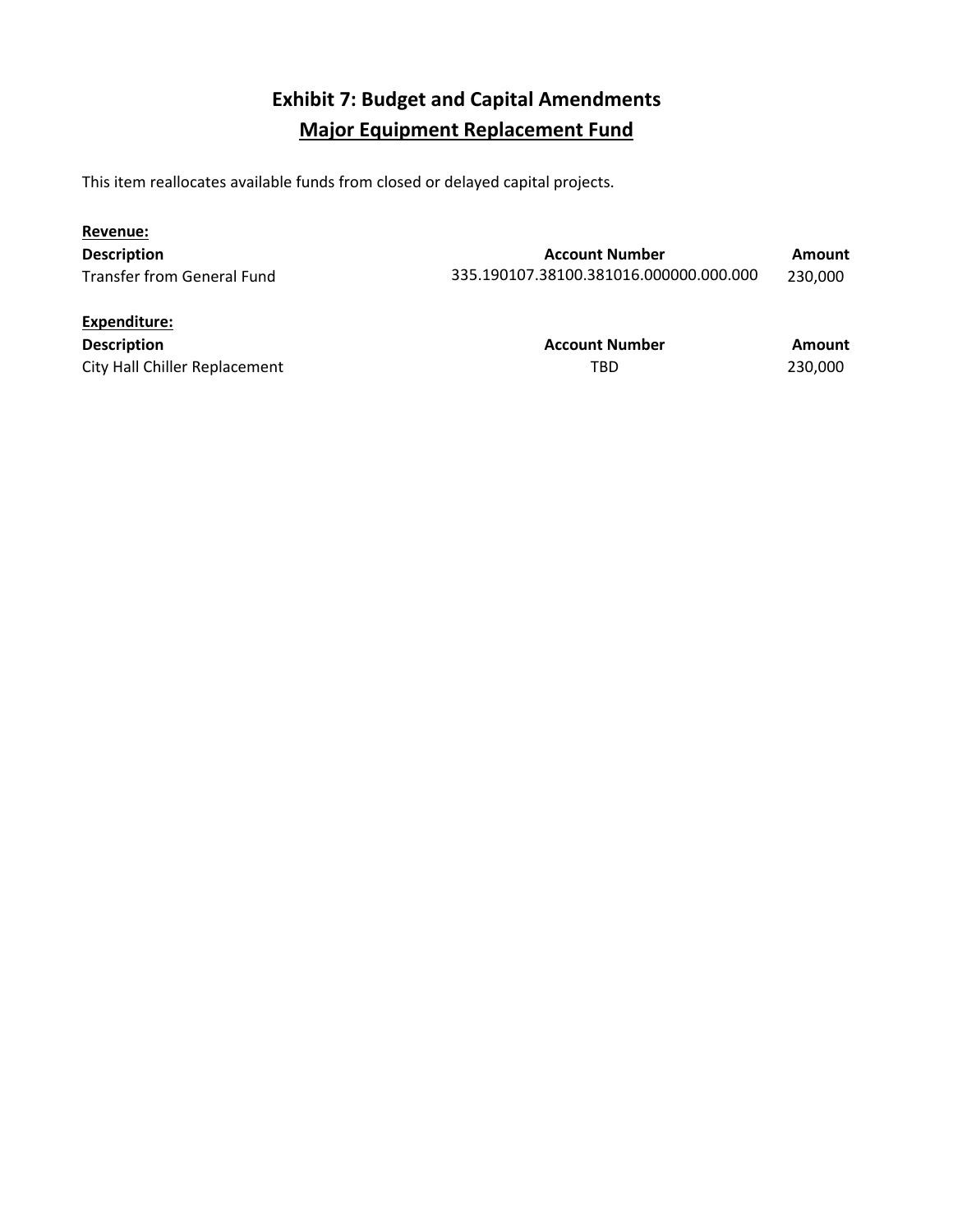### **Exhibit 8: Budget and Capital Amendments Parking Enterprise Fund**

This item authorizes the rollover of funds available at the end of FY 2021 for ongoing projects.

| Revenue            |                                        |        |
|--------------------|----------------------------------------|--------|
| <b>Description</b> | <b>Account Number</b>                  | Amount |
| Net Assets         | 446.190106.30010.300110.000000.000.000 | 60,000 |
| Expenses:          |                                        |        |
| <b>Description</b> | <b>Account Number</b>                  | Amount |

Contractual Services 446.150101.54500.531170.000000.000.000 60,000